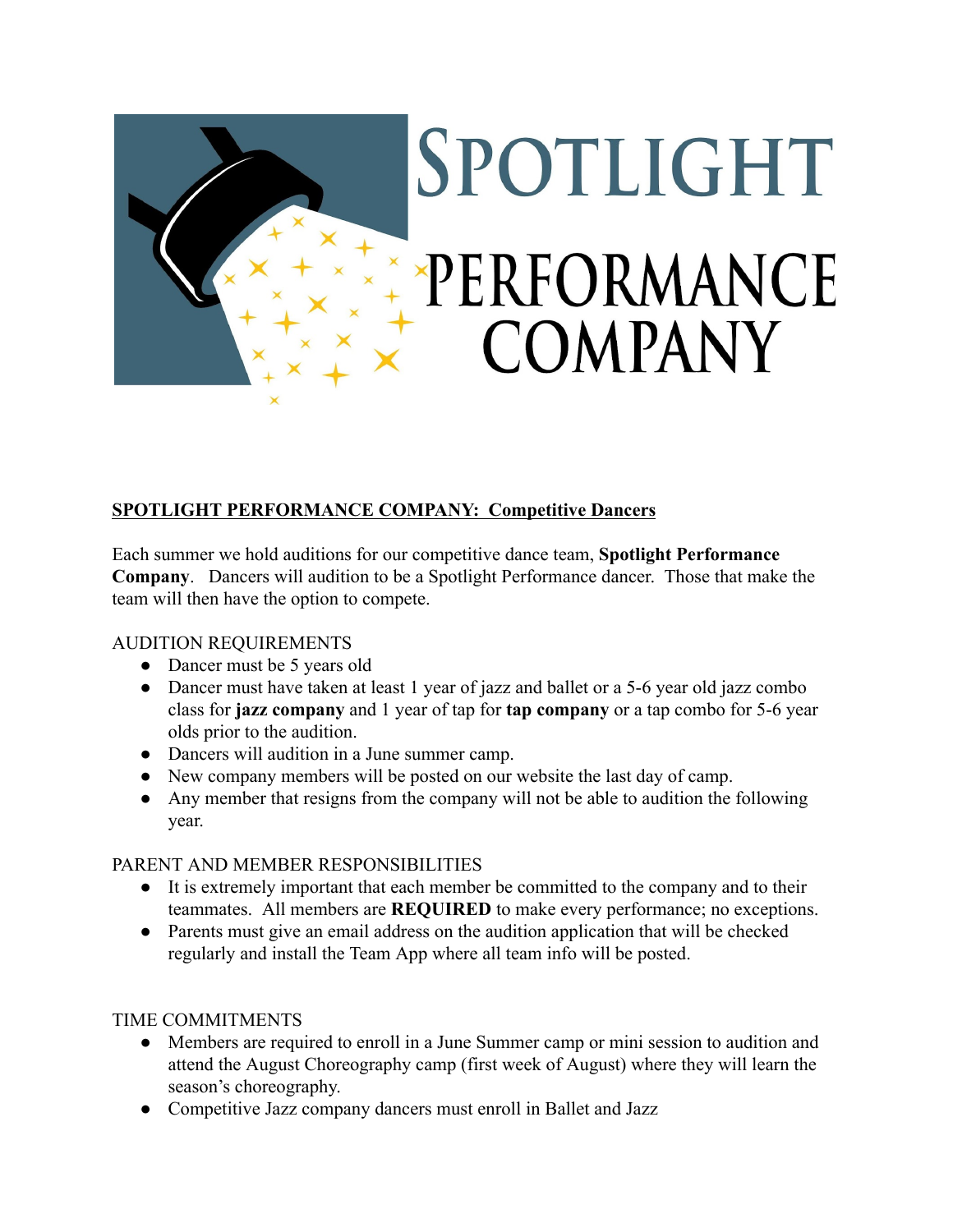- Competitive Tap Company dancers must enroll in Tap.
- Company classes will be held two Sundays each month starting mid August.
- Additional Friday or Saturday rehearsals may be called closer to a performance if necessary.
- Competitive dancers will be required to attend convention (optional for combo dancers) and will be given the option to attend a second convention.
- Competitive dancers will be guaranteed two dances: production and a small group or duo/trio dance. Dancers will perform at 2-3 local performances, and compete at 2 competitions (1 competition for combo dancers), and perform at recital.

#### **ATTENDANCE**

- Members are allowed 2 absences per semester from company class and 3 excused absences from the required technique classes.
- Please notify the Director if you anticipate that you will have to miss more than the allowed days due to death/illness in the family, serious self illness or injury, or any other medical emergency.
- Members that miss beyond the allowed absences may be dismissed from the company
- Members must email or call the studio in advance if he/she is going to be absent.

#### DRESS CODE

- Members will have a tank, leotard, and leggings for practice wear. Members must always come to class prepared in appropriate dance attire and shoes. You may order extra at an additional cost if preferred.
- The required dance gear will be worn at company practices, conventions, and competitions. Dancers will be expected to follow studio dress code at conventions.

#### MEMBER REPRESENTATION

- Have a positive attitude and be a great role model.
- Any member that becomes a disciplinary problem and a distraction in dance class will be dismissed from the company.
- Poor attitude and disrespect of other members or DE faculty will not be tolerated in or out of the studio any time and may result in dismissal from the company.

## FINANCIAL COMMITMENTS

- Team Gear costs will be ordered and due in July (see below for breakdown).
- 9 monthly payments of \$25 per dance will be paid from August to April and covers:
	- company class
	- choreography
	- costume